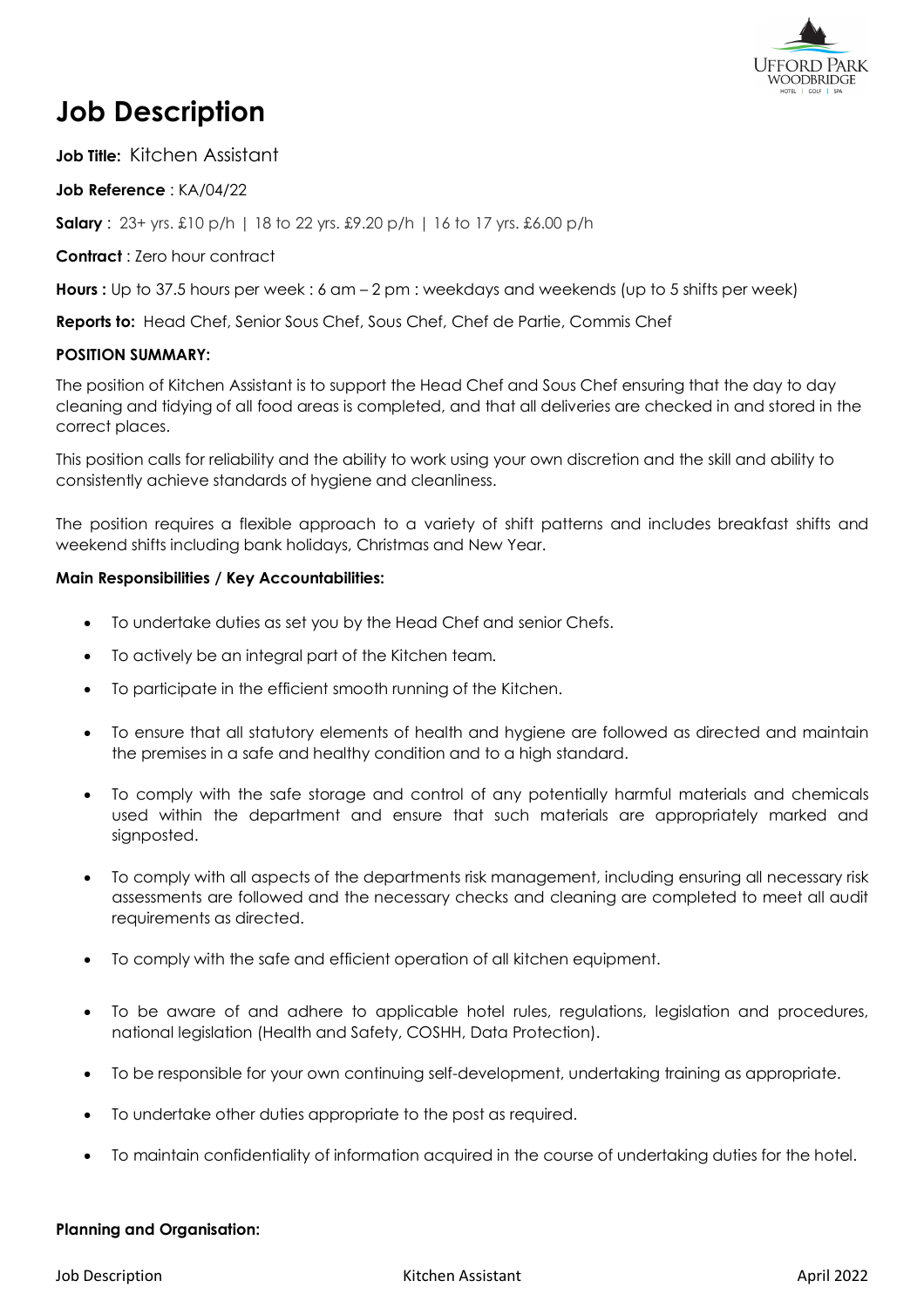

- To ensure the food preparation areas are maintained in a clean and hygienic manner during and following food preparation and service.
- To maintain the kitchens and equipment as laid down in the cleaning schedules.
- To be responsible for washing utensils and dishes and ensuring that they are stored appropriately
- To be responsible for checking of deliveries and supplies in the absence of a senior chef or as directed.

#### **Decision Making and Use of Judgement:**

To ensure that main kitchen and function kitchen are kept to a high standard of cleanliness to maintain a 5-star food hygiene rating

#### **Essential Internal and External Relationships:**

- Create and promote a good working atmosphere in the kitchens and within other departments.
- Work and co-operate with other F&B team members to ensure that any foods being served to our customers is to the laid down standards.